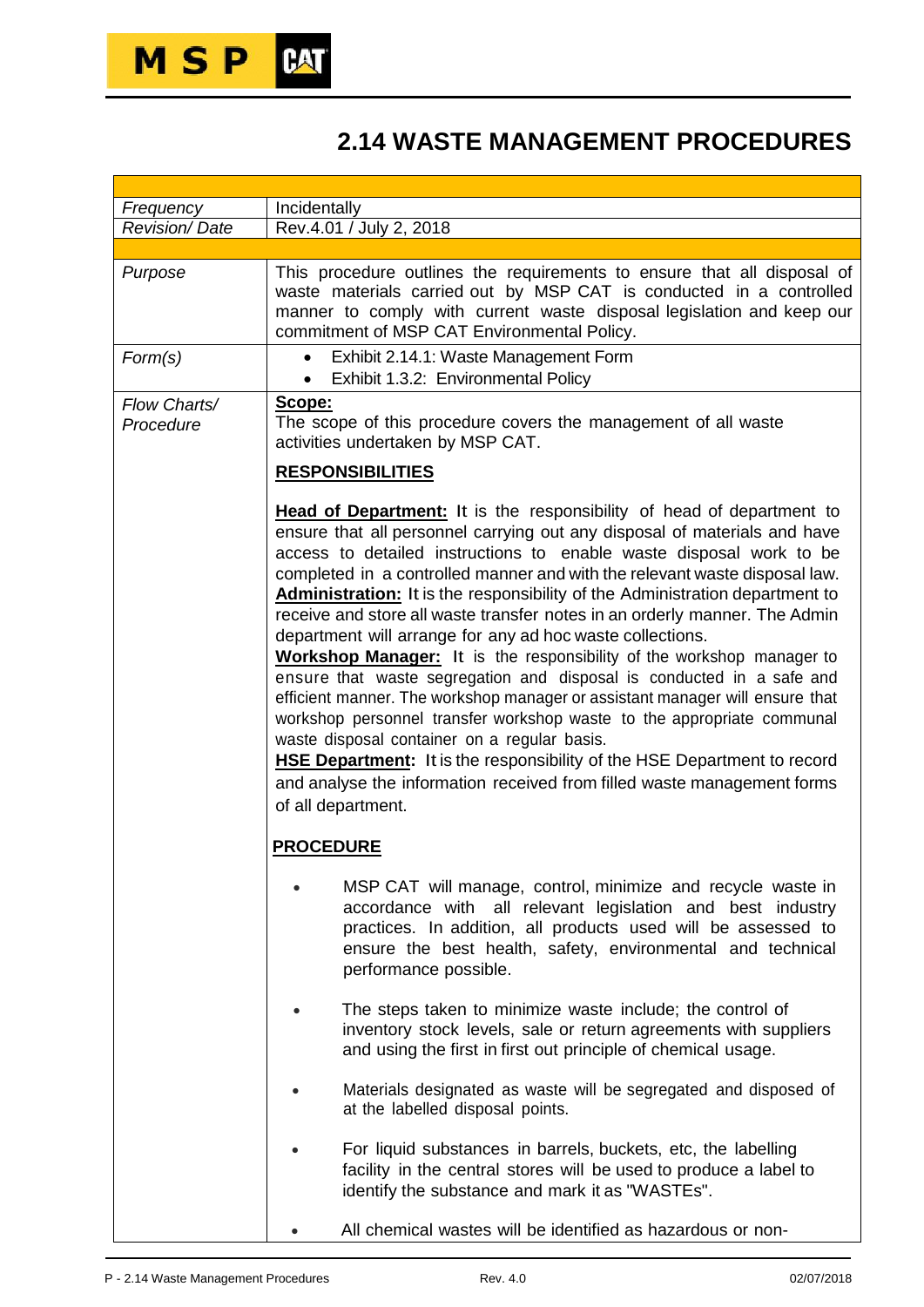

|                                                                                                                                                                                  | hazardous. The labelling facility in the stores will be used to<br>produce a label to identify the substance and mark it as<br>"WASTEs".                                                                                                                                                                                                 |  |  |  |
|----------------------------------------------------------------------------------------------------------------------------------------------------------------------------------|------------------------------------------------------------------------------------------------------------------------------------------------------------------------------------------------------------------------------------------------------------------------------------------------------------------------------------------|--|--|--|
|                                                                                                                                                                                  | Waste produced by MSP CAT is managed as follows in bulk<br>wastes.                                                                                                                                                                                                                                                                       |  |  |  |
| <b>Bulk Wastes</b>                                                                                                                                                               |                                                                                                                                                                                                                                                                                                                                          |  |  |  |
| a)                                                                                                                                                                               | <b>Hazardous Waste</b>                                                                                                                                                                                                                                                                                                                   |  |  |  |
|                                                                                                                                                                                  | Hazardous waste will be disposed of to a site that is licensed<br>to handle the type of waste identified. Some hazardous wastes<br>can be safely recycled. Recycling is an excellent way to manage<br>hazardous waste if it can be done legitimately because recycling<br>can avoid environmental hazards and protect natural resources. |  |  |  |
| b)                                                                                                                                                                               | <b>Non-hazardous Waste</b>                                                                                                                                                                                                                                                                                                               |  |  |  |
|                                                                                                                                                                                  | Material Safety Data Sheets (MSDS) for all the disposed of<br>chemicals will be provided to the waste disposal contractor<br>(when it is available), with all paperwork required.                                                                                                                                                        |  |  |  |
| <b>Liquid Wastes in Drums</b>                                                                                                                                                    |                                                                                                                                                                                                                                                                                                                                          |  |  |  |
| a)                                                                                                                                                                               | The person carried out this task shall be understood what kind<br>of liquids and what are the hazards of this liquids by reading<br>Material Safety Data Sheet.                                                                                                                                                                          |  |  |  |
| b)                                                                                                                                                                               | All liquids in drums will be disposed of authorized person<br>according to their appropriate hazardous/non-hazardous waste<br>classifications.                                                                                                                                                                                           |  |  |  |
| C)                                                                                                                                                                               | This will be implemented with full documentation as required                                                                                                                                                                                                                                                                             |  |  |  |
| Note:                                                                                                                                                                            | This procedure also applies to empty drums containing residues<br>that are not being recycled.                                                                                                                                                                                                                                           |  |  |  |
|                                                                                                                                                                                  | <b>Recycling of Empty Drums</b>                                                                                                                                                                                                                                                                                                          |  |  |  |
| a)                                                                                                                                                                               | Recycle empty drums by reusing internally or sell to third party.<br>Drums that cannot be recycled will be disposed of as waste.                                                                                                                                                                                                         |  |  |  |
| b)                                                                                                                                                                               | Metal drums will be recycled by a 'drum disposal contractor'.                                                                                                                                                                                                                                                                            |  |  |  |
| It is MSP CAT's environment policy to minimize the use of plastic drums<br>and where required recycle the drums whenever possible by return to<br>supplier by prior arrangement. |                                                                                                                                                                                                                                                                                                                                          |  |  |  |
|                                                                                                                                                                                  | Wastes that have not been identified or classified                                                                                                                                                                                                                                                                                       |  |  |  |
|                                                                                                                                                                                  | Any wastes that cannot be identified or classified will be segregated<br>and the relevant Manager contacted. If further clarification is required<br>Assistant HSE Manager should be contacted for guidance.                                                                                                                             |  |  |  |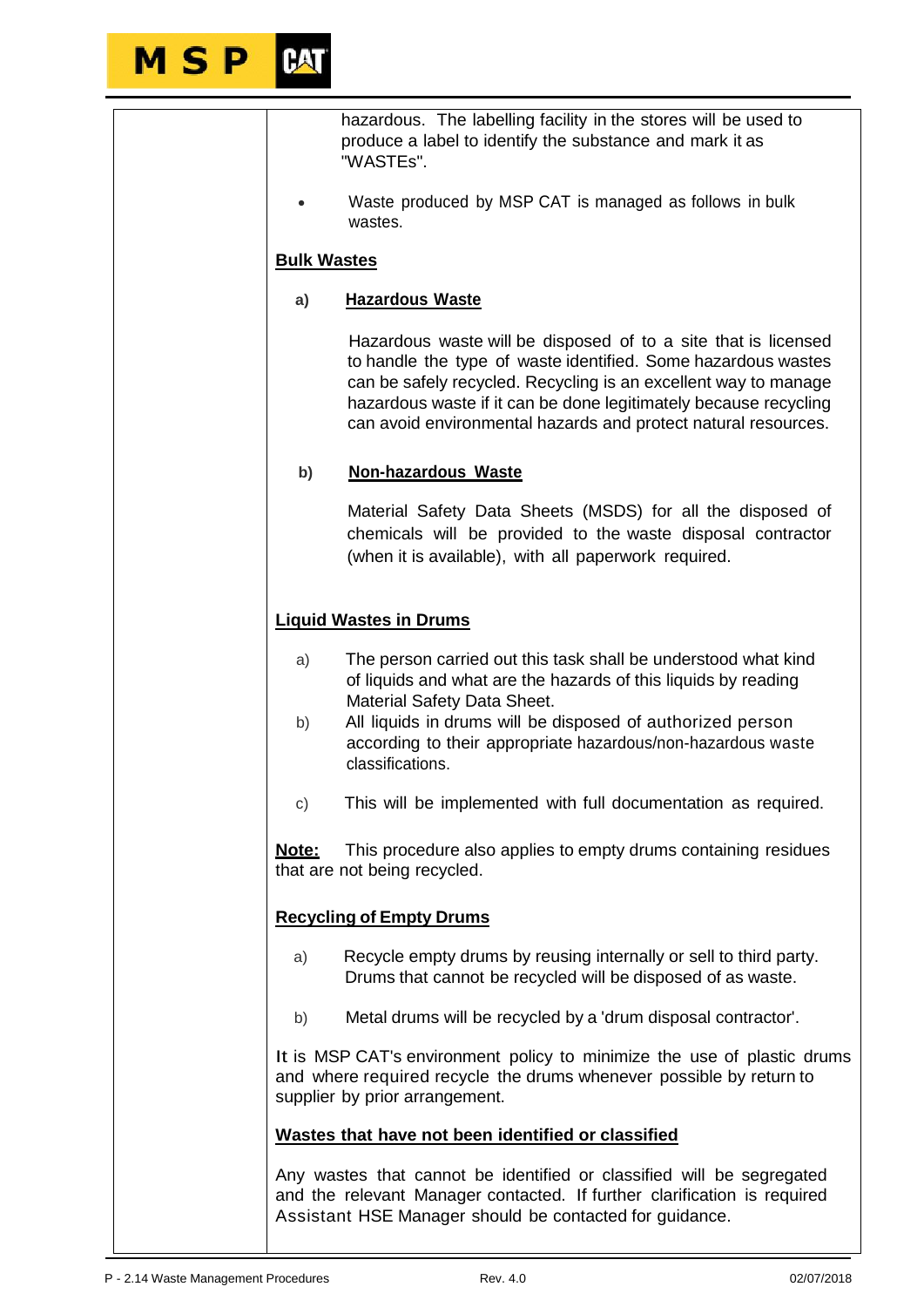### **Pallets**

Pallets are to be re-used whenever possible. If pallets are classified as unfit for re-use, they are disposed as of wastes.

## **Paper Sacks/Plastic Sacks/Shrink Wrap**

All paper sacks, plastic sacks and shrink wrap are to be disposed via YCDC where re-cycling is not possible.

### **Paper**

To improve the use or consumption of paper, an office e-mail system is used to prevent the excessive copying and where possible all procedures, forms and company data sheets are provided electronically. All offices should have re-cycle waste paper bins for the collection and recycling of scrap paper.

### **Packaging**

Used packaging plastic shall be disposed to YCDC. Encourage to use less packaging plastic (Shrink wrap). Use cardboard to pack the goods if possible.

### **Consumables, Electrical, Computer equipment etc.**

Ribbons and printer cartridges are recycled if possible. If there is an option to refill ink cartridges then this should be discussed with the supplier at time of purchase. All electrical and computer equipment is managed via our approved suppliers.

### **Waste Management Folder**

- a) A Waste Management Folder has to be established and is maintained by HSE department. The folder is used to analyse and to ensure measure costs and volumes associated with MSP CAT's waste management is controlled correctly.
- b) Key areas measured are:
	- Date of disposed the wastes
	- What are the waste materials
	- How many waste we had in a month
	- How our organization manage the wastes
	- Type of documents associated with Waste Management
	- Waste Transfer Notes

This Waste Folder is used as a key tool for the setting of Annual targets for MSP CAT's Waste Management Programme.